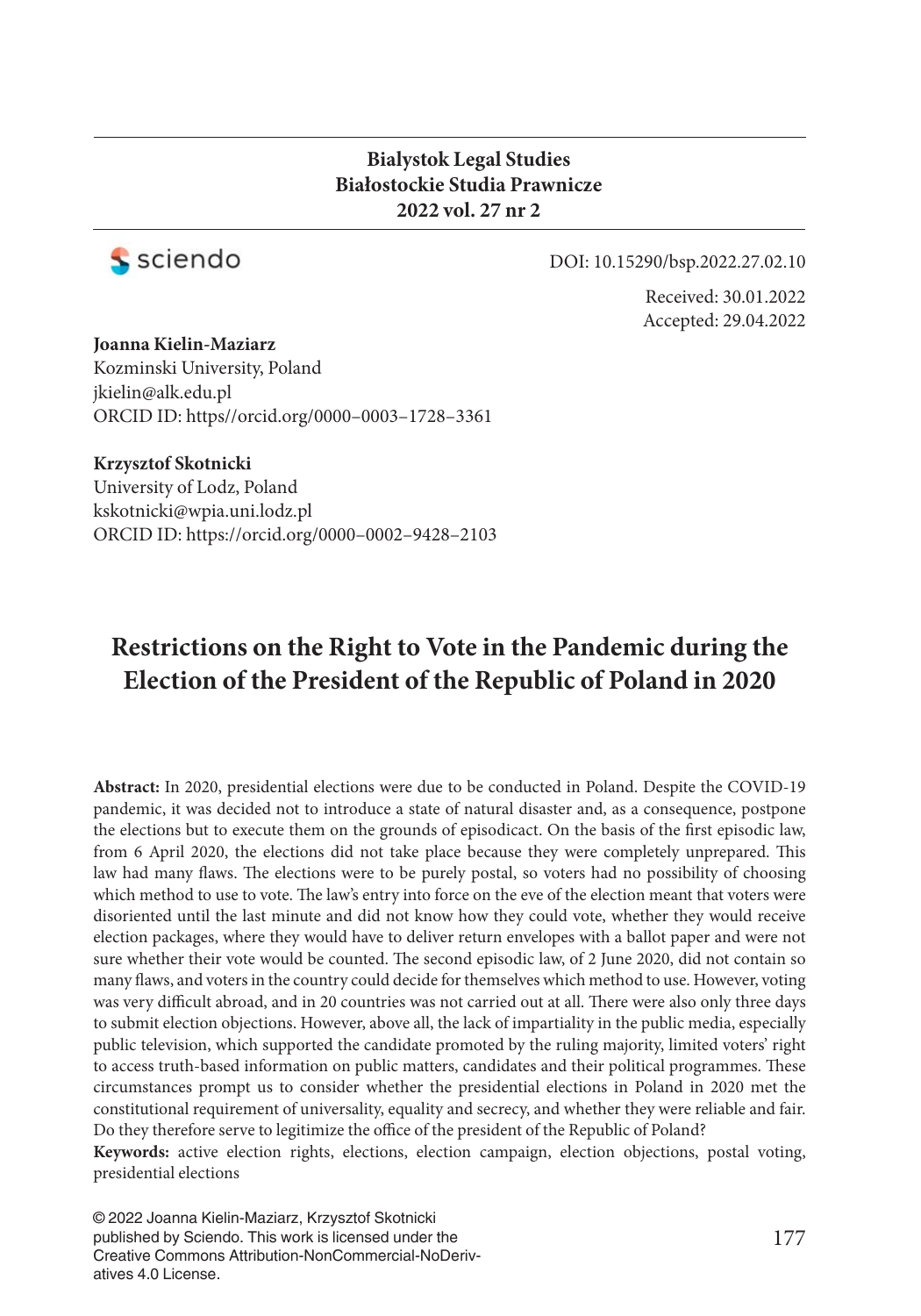## **Introduction**

In accordance with Article 127(2) of the Constitution of the Republic of Poland of 1997, in 2020 the term of office of President Andrzej Duda, elected in 2015, was coming to an end, and there was a need to order the election of a new president. Therefore, the marshal of the Sejm, pursuant to Article 128(2) of the Polish Constitution and Arts. 289(1) and 290 of the Electoral Code,<sup>1</sup> issued a decision on 5 February 2020 to order the election of the new president of the republic, $2$  setting the election date for 10 May 2020 and specifying the electoral timetable. However, the SARS-CoV–2 virus, referred to as COVID-19, which causes an acute infectious disease of the respiratory system, soon reached Poland. This first led to the issuing of the Regulation of the Minister of Health of 13 March 2020 on the declaration of an epidemic emergency in the territory of the Republic of Poland,<sup>3</sup> and a week later, of the Regulation of the Minister of Health of 20 March 2020 on the declaration of the state of an epidemic in the territory of the Republic of Poland,<sup>4</sup> and the introduction of a lockdown. This made it obvious that the ordered presidential elections could not be held in the same way as they had been done in the past, i.e. under the Electoral Code Act of 5 January 2011. It was difficult or even impossible to conduct an election campaign, as well as also being understood that the vote could not take place on the election day under the current rules. This problem applied not only to the presidential elections but also to local elections, in the case of the necessity of supplementary elections to the decision-making body in a commune or filling the executive body of the commune in the event of the vacancy of the office of the commune head, mayor or city president.

In this situation, there were two possible solutions. As in some other countries, the first option consisted of the introduction of one of the states of emergency (a state of natural disaster or a state of emergency),<sup>5</sup> which, according to Art. 228(7) of the Constitution, would automatically extend the term of office of the incumbent president and postpone the presidential and local elections until after the end of this state. In addition to political problems, due to the lack of precision in the regulations in the Constitution and the Electoral Code regarding such a situation, this would primarily give rise to a number of strictly legal complications, different depending on when

<sup>1</sup> The Act of 5 January 2011 – Election Code, 'Journal of Laws' 2020, item 1319.

<sup>2</sup> The Decision of the Marshal of the Sejm of the Republic of Poland of 5 February 2020 on ordering the election of the President of the Republic of Poland, 'Journal of Laws' 2020, item 184.

<sup>3</sup> The Regulation of the Minister of Health of 13 March 2020 on the declaration of an epidemic threat in the territory of the Republic of Poland, 'Journal of Laws' 2020, item 433.

<sup>4</sup> The Regulation of the Minister of Health of 20 March 2020 on the declaration of an epidemic in the territory of the Republic of Poland, 'Journal of Laws' 2020, item 491 with changes.

<sup>5</sup> As happened for example in the Czech Republic. For details, see V. Jirásková, Wybory w dobie koronawirusa – Republika Czeska, 'Studia Wyborcze' 2021, vol. 31, pp. 17–34.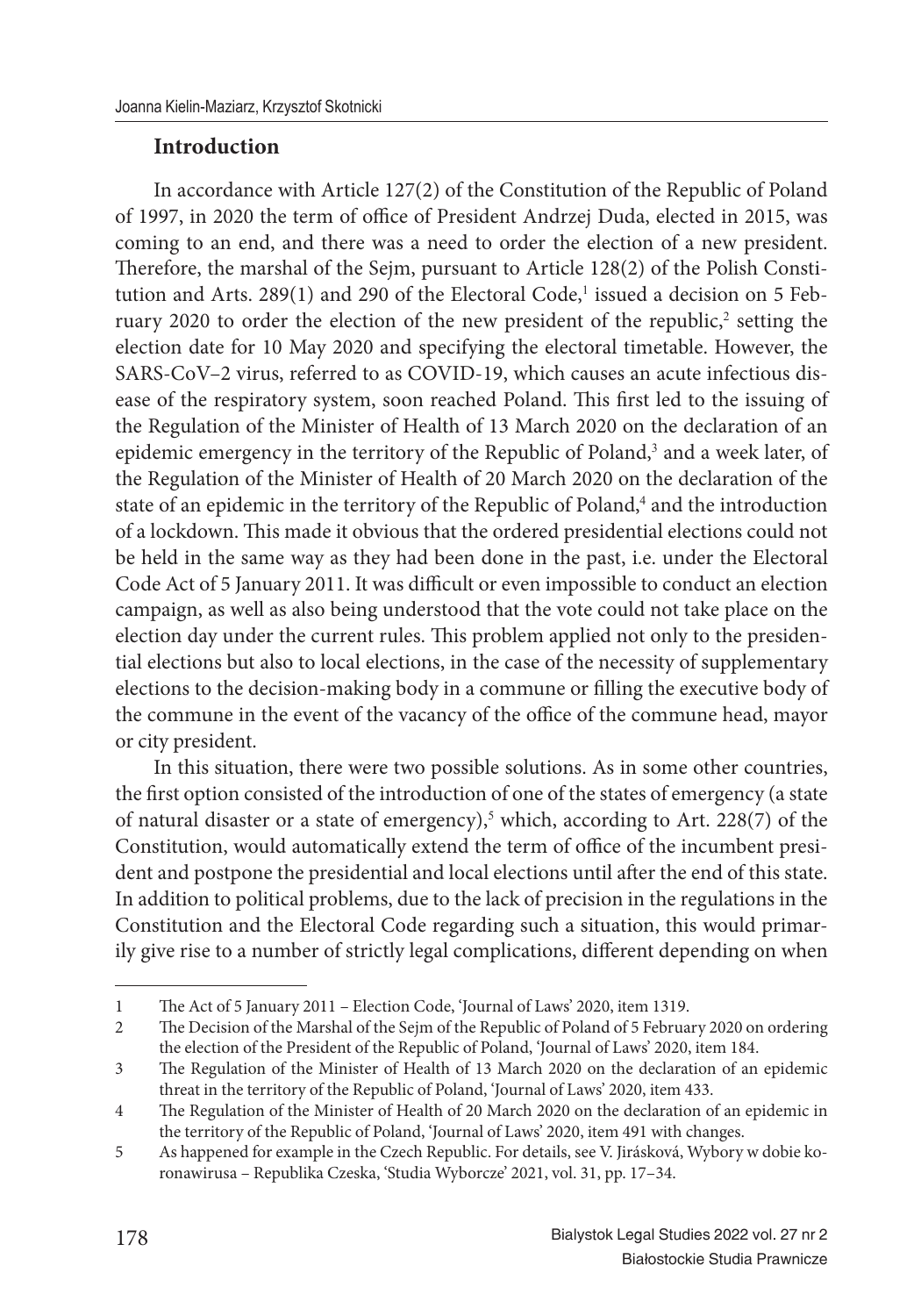the state of emergency was ordered (e.g. whether the elections are continued or start again, or whether new candidates can be proposed). Despite this, such a decision for the introduction of a state of emergency was encouraged by parliamentary opposition parties as well as by the majority of representatives of the doctrine of constitutional law,<sup>6</sup> because in order to eliminate the particular threat of COVID-19, a special measure had to be used, and the legislator in the Act of 18 April 2002 on the state of a natural disaster clearly links infectious diseases of people with the state of a natural disaster.<sup>7</sup> The second approach was to look for another solution. In the case of presidential elections, this was to be a specifically episodic electoral law adopted to attempt to conduct this election, whereas in the case of local elections, it was necessary to withdraw them on the basis of other decisions. The ruling groups of the so-called united right (*zjednoczona prawica*) chose the latter solution, striving at all costs to hold presidential elections as soon as possible. The solutions introduced established a peculiar kind of parallel, unconstitutional state of emergency, the scope and nature of which can be equated with the state of emergency provided for in the Constitution. This state of affairs which is a manifestation of the circumvention of the provisions of the Constitution.<sup>8</sup> They even used the argument that the suddenness of the event required them to act outside or in breach of the binding constitutional provisions, which, as was rightly emphasized in the literature on the subject, may be a source of a constitutional crisis.<sup>9</sup> It should be remembered that this decision was viewed differently at the time, and it should be assessed differently in two years' time, when our experience of the pandemic is greater.

Under Article 102 of the Act of 16 April 2020 on special support instruments in connection with the spread of the SARS-CoV–2 virus, $10$  a number of provisions of the Electoral Code were suspended, including in particular the powers of the National Electoral Commission in terms of specifying a voting card template and ordering the printing of cards. This prevented the holding of elections by this permanent, central and highest electoral body competent in the matters of conducting elections and referenda, and which also performs very important tasks related to the study of the financing of political parties. By breaking a number of constitutional and statutory provisions in the Sejm, including those relating to, inter alia, consultations on draft

<sup>6</sup> See P. Tuleja, Pandemia COVID-19 a konstytucyjne stany nadzwyczajne, 'Palestra' 2020, no. 9, p. 18; P. Bała, Constitutional Failure. Regulacja stanów nadzwyczajnych i zbliżonych w Konstytucji RP z 2 kwietnia 1997 r. a praktyka ustrojowa zwalczania epidemii COVID-19/SARS-CoV–2, 'Przegląd Konstytucyjny' 2020, no. 2, p. 69.

<sup>7</sup> See 'Journal of Laws' 2017, item 1897.

<sup>8</sup> L. Garlicki, Polskie prawo konstytucyjne. Zarys wykładu, Warsaw 2020, p. 461.

<sup>9</sup> P. Radziewicz, Kryzys konstytucyjny i paradygmatyczna zmiana konstytucji, 'Państwo i Prawo' 2020, no. 10, p. 6.

<sup>10 &#</sup>x27;Journal of Laws' 2020, item 695.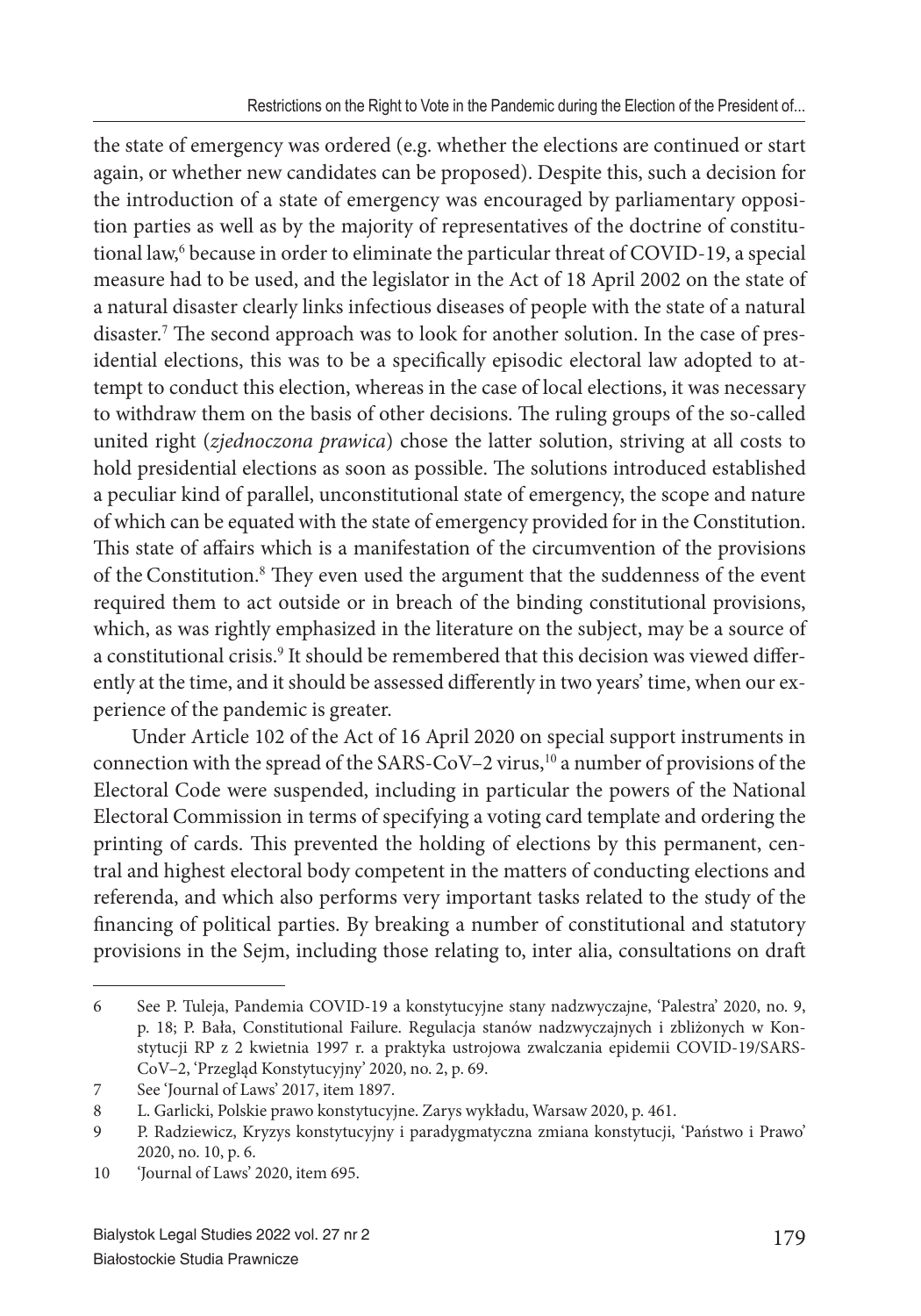laws, the content of justifications and the dates of subsequent readings of drafts,<sup>11</sup> the Act of 6 April 2020 on the special rules for conducting general elections for the President of the Republic of Poland ordered in 2020<sup>12</sup> was first adopted, and then, when the elections on 10 May 2020 did not take place, there was adopted the Act of 2 June 2020 on the special rules for the organization of general elections for the President of the Republic of Poland ordered in 2020 with the possibility of postal voting.<sup>13</sup> Even before the Act of 2 June 2020 was adopted, on 3 June 2020 the marshal of the Sejm issued a decision on ordering the election of the president,<sup>14</sup> for which she set the date for 28 June 2020. The possibility of issuing this decision outside the deadline specified in Article 128(2) of the Constitution raises doubts as to the admissibility of its adoption, but the considerations of this subject are outside the subject of this study.

Both laws were thus passed during a period of so-called legislative silence, when no changes should be made to electoral law. However, the uniqueness of the situation due to the pandemic meant that, in our opinion, episodic electoral regulations could be established but had to be done in consultation with all the major parliamentary opposition groups; this was missing in this case, and the ruling majority unilaterally imposed its will without respecting the opinion of other political groups.<sup>15</sup>

The purpose of this study is to examine to what extent episodic presidential election laws adopted in 2020 influenced voters' ability to exercise their right to active participation, and thus to answer the question of to what extent the pandemic limited the possibility of active participation in the election of the president of the Republic of Poland. The research was conducted mostly on the basis of the legal-dogmatic method and partly on research methods appropriate for social sciences related to the observation of real phenomena of interference with the law.

# **1. The Stability of Electoral Law and Restrictions on Electoral Rights**

In a democratic state ruled by law, the problem of the stability, durability and immutability of law is extremely important. This issue is crucial and desirable for the

<sup>11</sup> For details, see P. Uziębło Jak nie stanowić prawa, czyli uwagi na marginesie procesu uchwalania ustawy z 6.04.2020 r. o szczególnych zasadach przeprowadzania wyborów powszechnych na Prezydenta Rzeczypospolitej Polskiej zarządzonych w 2020 r., 'e-Palestra' 2020, no. 17 (www. palestra.pl, accessed 02.07.2021); K. Skotnicki, Państwo prawa a tryb uchwalania w 2020 r. ustaw regulujących wybory Prezydenta RP, (in:) J. Ciapała and A. Pyrzyńska (eds.), Dylematy polskiego prawa wyborczego, Warsaw 2021, pp. 139–157.

<sup>12 &#</sup>x27;Journal of Laws' 2020, item 827.

<sup>13 &#</sup>x27;Journal of Laws' 2020, item 979.

<sup>14</sup> The Decision of the Marshal of the Sejm of the Republic of Poland of 3 June 2020 on ordering the election of the President of the Republic of Poland, 'Journal of Laws' 2020, item 988.

<sup>15</sup> See L. Garlicki, Europejskie standardy rzetelności wyborów (Komisja Wenecka i Europejski Trybunał Prawa Człowieka), 'Przegląd Konstytucyjny' 2020, no. 4, p. 156; K. Skotnicki, Państwo prawa, *op. cit.*, p. 143.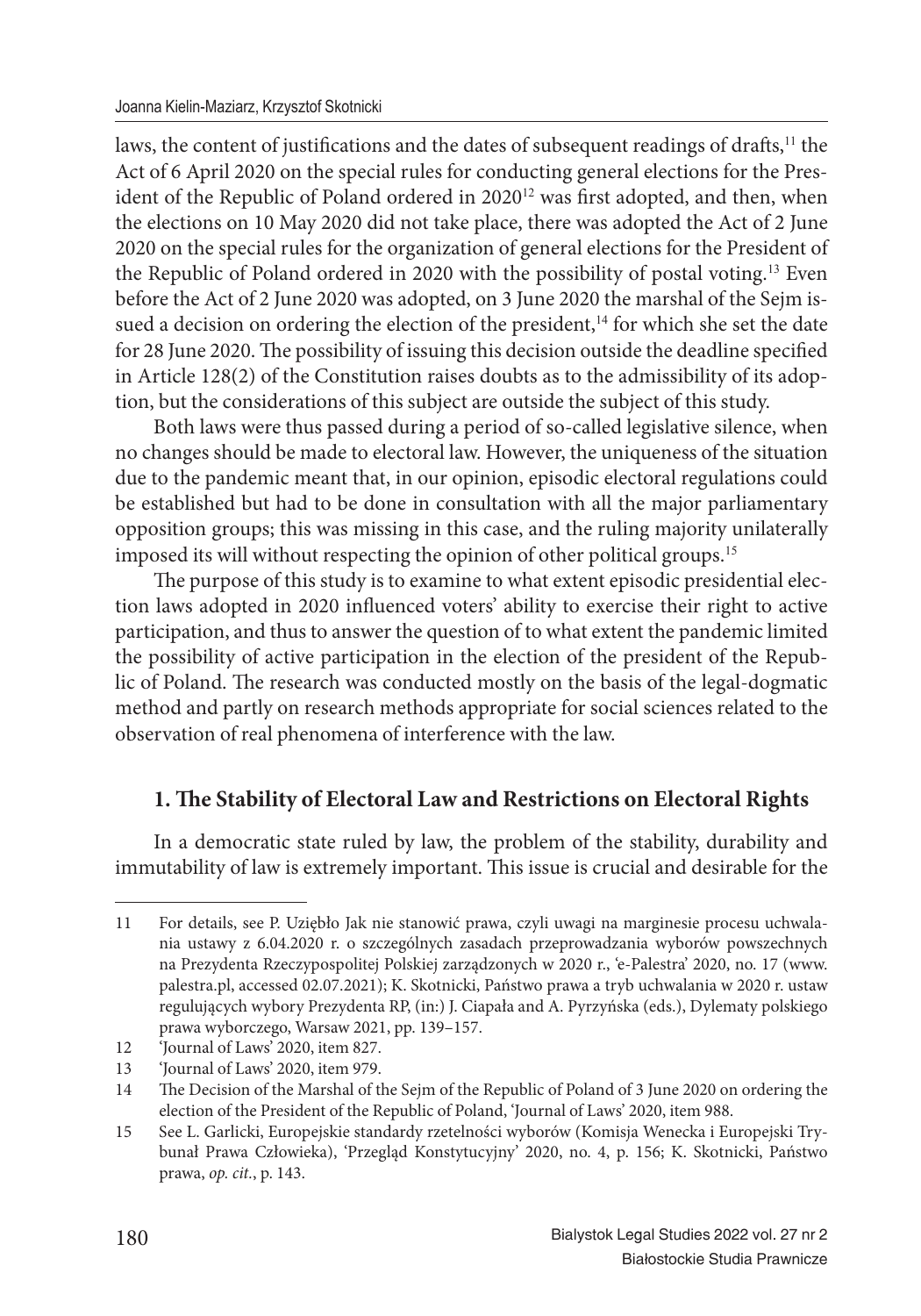state, but perhaps above all for society. This is because it creates a sense of legal certainty for all entities in the state, both physical and legal, and likewise for all citizens, for whom this is a key situation which guarantees legal security and allows them to plan their activities in a calm manner.16 It means that a special value for the legal order is the fact that it is not subject to frequent changes, and if they are introduced, they are justified by socio-economic or systemic changes, including, first of all, the fact that the legal regulation in force does not meet, or at least does not fully fulfill, its functions, and second, that there are special circumstances or reasons which make it necessary. In a democratic state ruled by law, changes to the law should, therefore, be made extremely rarely, and only when necessary. Only in a country with stable law is the sense of the legal security of citizens, and their trust in the state and the law, fully developed. If there is no such stabilization, it results sooner or later in chaos in the legal system, which affects not only the legal system itself but also all other areas of life, while at the same time leading to the belief that the state is setting a kind of legislative trap.<sup>17</sup> As a consequence, when work on a new law is being introduced or when it enters into force, instead of looking for its benefits, citizens wonder what the 'hidden meaning' or what the 'catch' is.

However, the stability of the law is understandably not an absolute value or an unwavering paradigm. It is therefore up to the legislator, on the one hand, to seek legal stability and, on the other, to respond to changing reality, situations and circumstances.<sup>18</sup> The law cannot hinder political or socio-economic change.

The requirement of legal stability is particularly understandable in the area of election issues. In this matter, any change always raises doubts as to whether it is being made in order to correct the election results in a way which is most favourable to the governing majority at that time. Moreover, specific examples of changes in electoral law which were established solely for that particular purpose can be presented.<sup>19</sup> It is for this reason that the Constitutional Tribunal, in the justification of the judgment of 3 November 2006 in case K 31/06, made an extensive analysis of the problem of *vacatio legis* in relation to changes in electoral law, recognizing that a specific *minimum minimorum* in the case of significant changes should be made at least six months before the next elections, 'understood not only as the voting act itself, but as all the activities covered by the so-called election timetable, and possible exceptions

<sup>16</sup> See T. Biernat, Wprowadzenie, (in:) T. Biernat (ed.), Stabilność prawa w kontekście wartości, instytucji i funkcjonowania systemu prawnego, Kraków 2016, p. 9.

<sup>17</sup> For details, see B. Stępień-Załucka, Stabilność prawa. Zadanie na dziś czy na wczoraj? 'Przegląd Prawa Publicznego' 2017, no. 12, pp. 9–22 (sip.lex.pl, accessed 01.07.2021).

<sup>18</sup> *Ibidem*.

<sup>19</sup> Examples include the change in the electoral system in the narrow sense in the Act on Electoral Regulations for the Sejm and the Senate in 2001, and the adoption of the Act of 6 September 2006 on the amendment of the Act on Electoral Regulations for commune councils, *powiat* councils and voivodeship assemblies, which introduced the institution of blocking lists in local elections.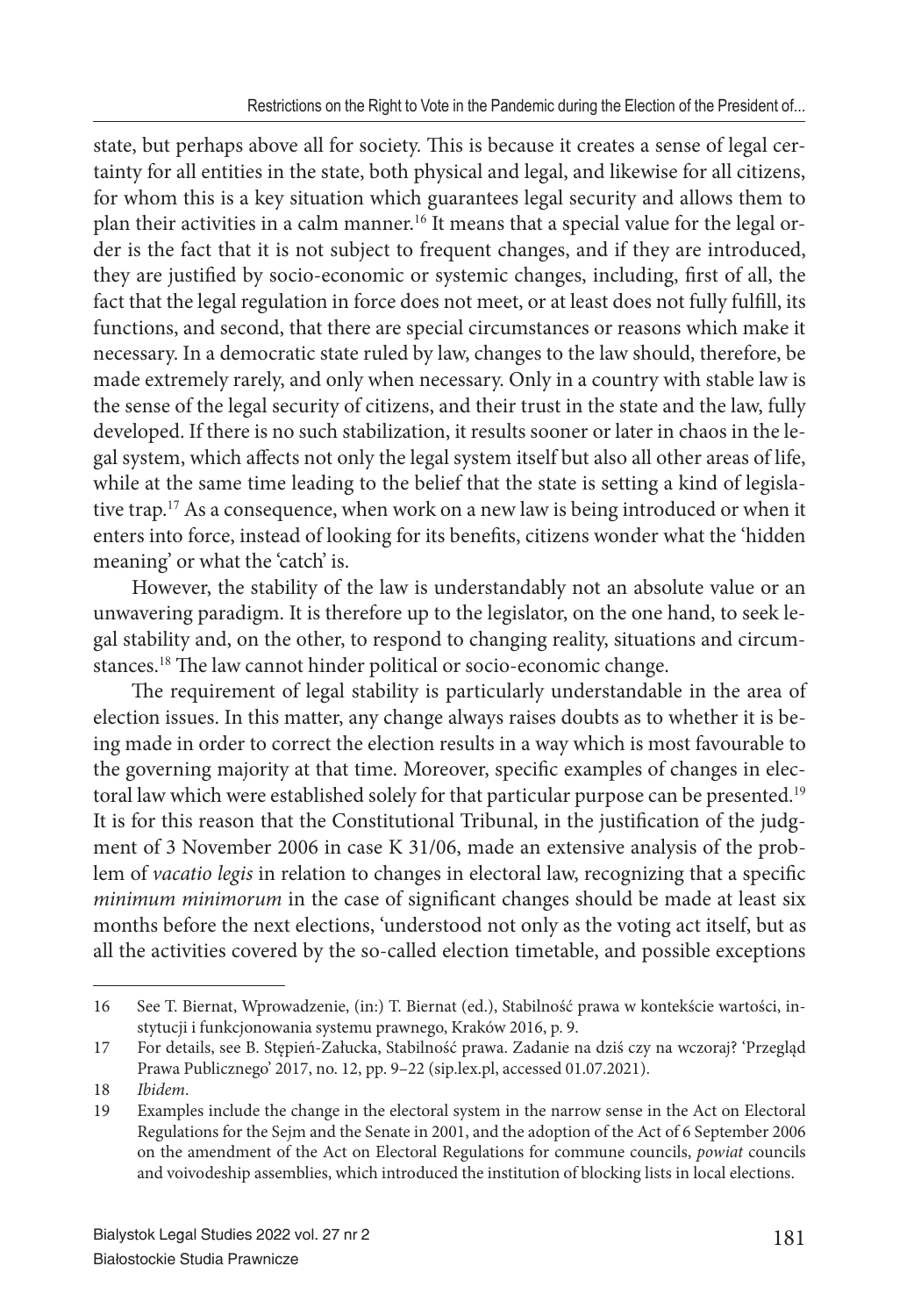to such a defined dimension could only result from extraordinary objective circumstances $20$ 

Establishing so-called legislative silence is intended, however, not only to prevent the election result from being influenced but also in order to properly prepare for the elections and the act of voting, both by the voters and also by those who will stand as candidates. After all, they must not be surprised, for example, by other rules for submitting candidates, conducting and financing an election campaign, the size of constituencies, the place of voting, the possibility of voting in an alternative manner, changing the way the ballot card is formatted, etc. The introduction of such changes creates a restriction of voting rights for both voters and candidates, because they are confused as to when and how to proceed. And it is, inter alia, to prevent this that the particularity of electoral matters means that both in the Constitution and in the Rules of Procedure of the Sejm there are provisions which impede the procedure of adopting codes.<sup>21</sup>

As we have already emphasized, the specificity of the pandemic situation meant that the most appropriate solution was the introduction of one of the extraordinary states (a state of natural disaster or even a state of emergency). We do not believe that in this situation, during the period of legislative silence, it was not permissible, as many doctrine representatives claim, to enact changes to the election law or even to adopt an episodic act, $2<sup>2</sup>$  although this should be done by a consensus of all major parliamentary political forces. However, the ruling majority has preferred political considerations over legal ones, which most clearly demonstrates the departure from the principle of a democratic rule of law. At the same time, it introduced an exceptional legal chaos, which meant that four days before the elections scheduled for 10 May 2020, the legal status on the basis of which they were to be held was not established. This was on the one hand because there was an election code in force in which some were excluded and made it impossible for the National Electoral Commission to hold elections, and on the other hand because work on the first of the episodic acts was still ongoing; the Act of 6 April 2020 on special rules for holding general elections for the President of the Republic of Poland ordered in 2020 entered into force only on 9 May 2020, i.e. a day before the scheduled election date.<sup>23</sup>

<sup>20</sup> See also A. Rakowska and K. Skotnicki, Kodeks wyborczy jako szansa na stabilizację prawa wyborczego, (in:) S.J. Jaworski and K.W. Czaplicki (eds.), Księga pamiątkowa z okazji obchodów 20-lecia demokratycznych wyborów w Polsce, Warsaw 2011, pp. 107–120.

<sup>21</sup> For details, see *ibidem*, pp. 118–119.

<sup>22</sup> See for example R. Piotrowski, Opinia o ustawie z dnia 6 kwietnia 2020 r. o szczególnych zasadach przeprowadzania wyborów powszechnych na Prezydenta Rzeczypospolitej Polskiej zarządzonych w 2020 r. (druk senacki nr 99), Opinie i Ekspertyzy, OE-292 (senat.gov.pl; accessed 03.07.2021).

<sup>23</sup> For details on the chronology of the deepening of this chaos before 10 May 2020, see R. Balicki, Głosowanie korespondencyjne w polskim porządku prawnym – zmienne dzieje regulacji, (in:) J. Ciapała and A. Pyrzyńska (eds.), Dylematy polskiego, *op. cit*., pp. 202–203.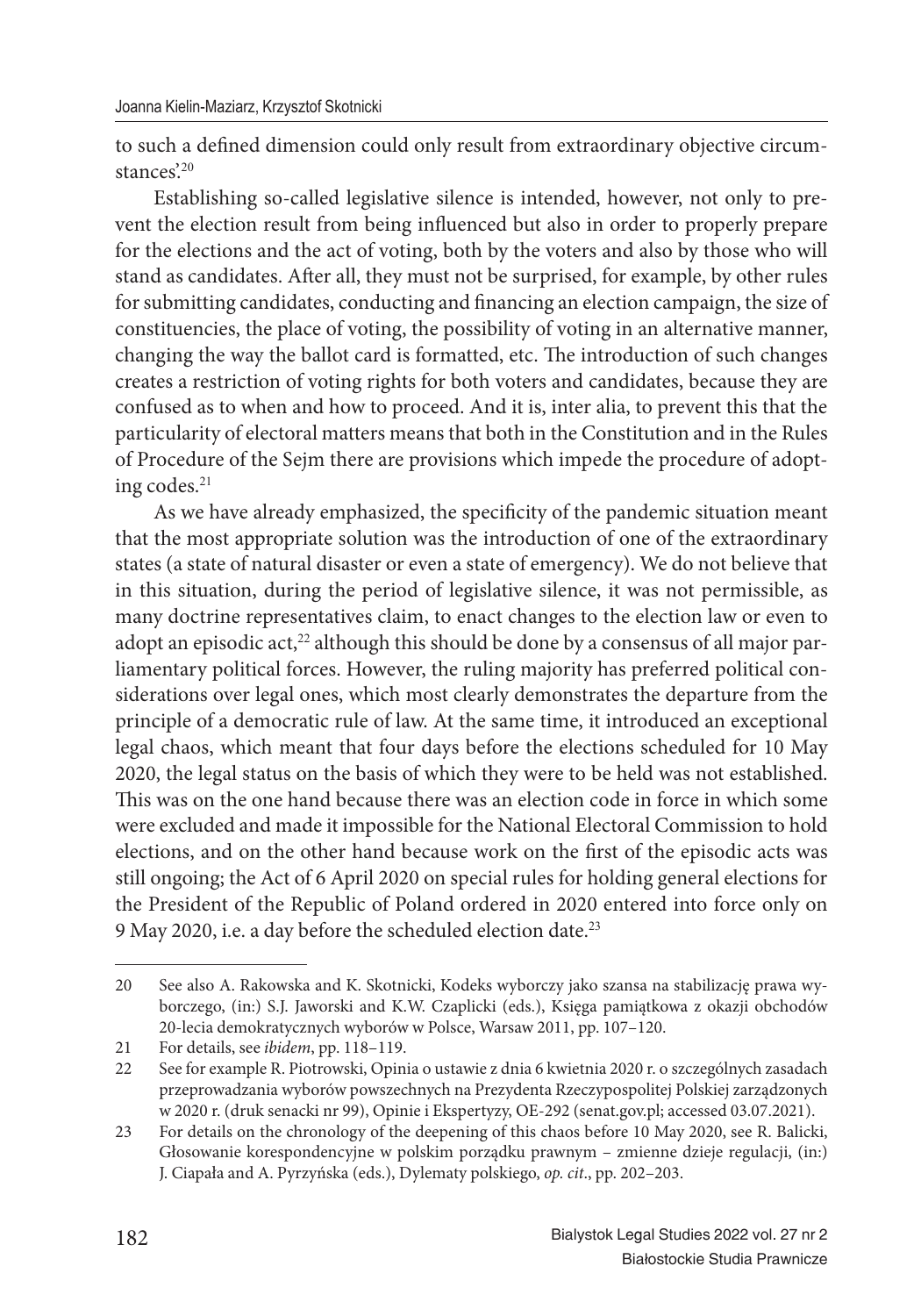Therefore, it is not surprising that voters and also presidential candidates were confused; as we discuss in more detail later, they not only did not know about the legal basis of elections, which was not necessarily so important to them, but above all did not know about the voting methods and locations. Moreover, it should be remembered that Article 20(2) of the Act provided for the possibility of changing the date of elections, which is, of course, constitutionally doubtful and additionally exacerbated disinformation. For many voters, this meant that their participation in the elections was becoming questionable, and they were generally confused about the elections scheduled for 10 May 2020, especially as politicians accused each other of breaking the law and of irregularities regarding the elections. The lack of legal certainty was thus obvious, which constitutes a breach of the principle of trust in the law and, more broadly, in the state.<sup>24</sup>

The presidential election of 10 May 2020, as is known, did not take place, which is undoubtedly an unprecedented event. It was also surprising that the National Electoral Commission adopted a resolution that this was due to the lack of presidential candidates<sup>25</sup> (strange since, in the reduced circumstances of the pandemic, the candidates were conducting their election campaign all the time), and that during the preparations, many actions were taken (e.g. printing of voting cards and appropriate envelopes) without a legal basis, which exposed the state to multi-million Euro losses, as was confirmed by the inspection of the Supreme Audit Office.<sup>26</sup>

Work was immediately undertaken on the new regulation for the procedure for holding the presidential elections in 2020, which resulted in the adoption of the second episodic act – the Act of 2 June 2020 on the special rules for the organization of general elections for the President of the Republic of Poland ordered in 2020 with the possibility of postal voting. During its adoption, a number of procedural shortcomings also occurred in the Sejm (e.g. the unacceptable shortening of deadlines for subsequent readings of the draft law), which despite smaller political disputes, but also the overtiredness of society with the pandemic, to some extent also undermined the trust of citizens in the state and the law, as well as limiting electoral rights.

<sup>24</sup> See for example A. Domańska and M. Wrzalik, Przejawy zasady (nie)uczciwości wyborów na przykładzie wyborów prezydenckich, (in:) J. Ciapała and A. Pyrzyńska (eds.), Dylematy polskiego, *op. cit.*, pp. 114–115.

<sup>25</sup> The Resolution of PKW No. 129/2020 of 10 May 2020 on the impossibility of voting for candidates in the election of the President of the Republic of Poland, 'Journal of Laws' 2020, item 967.

<sup>26</sup> In the report, the prime minister and representatives of his chancellery, the Minister of Internal Affairs and Administration, the Minister of State Assets, the Polish Security Printing Works and the Polish Post were accused of violating the law. The Supreme Audit Office also notified the prosecutor's office about the possibility of committing a crime during the preparations for these elections. See 'Dziennik Gazeta Prawna', 13.05.2021 (accessed 03.07.2021) Due to the subject of the study, we leave these issues beyond discussion.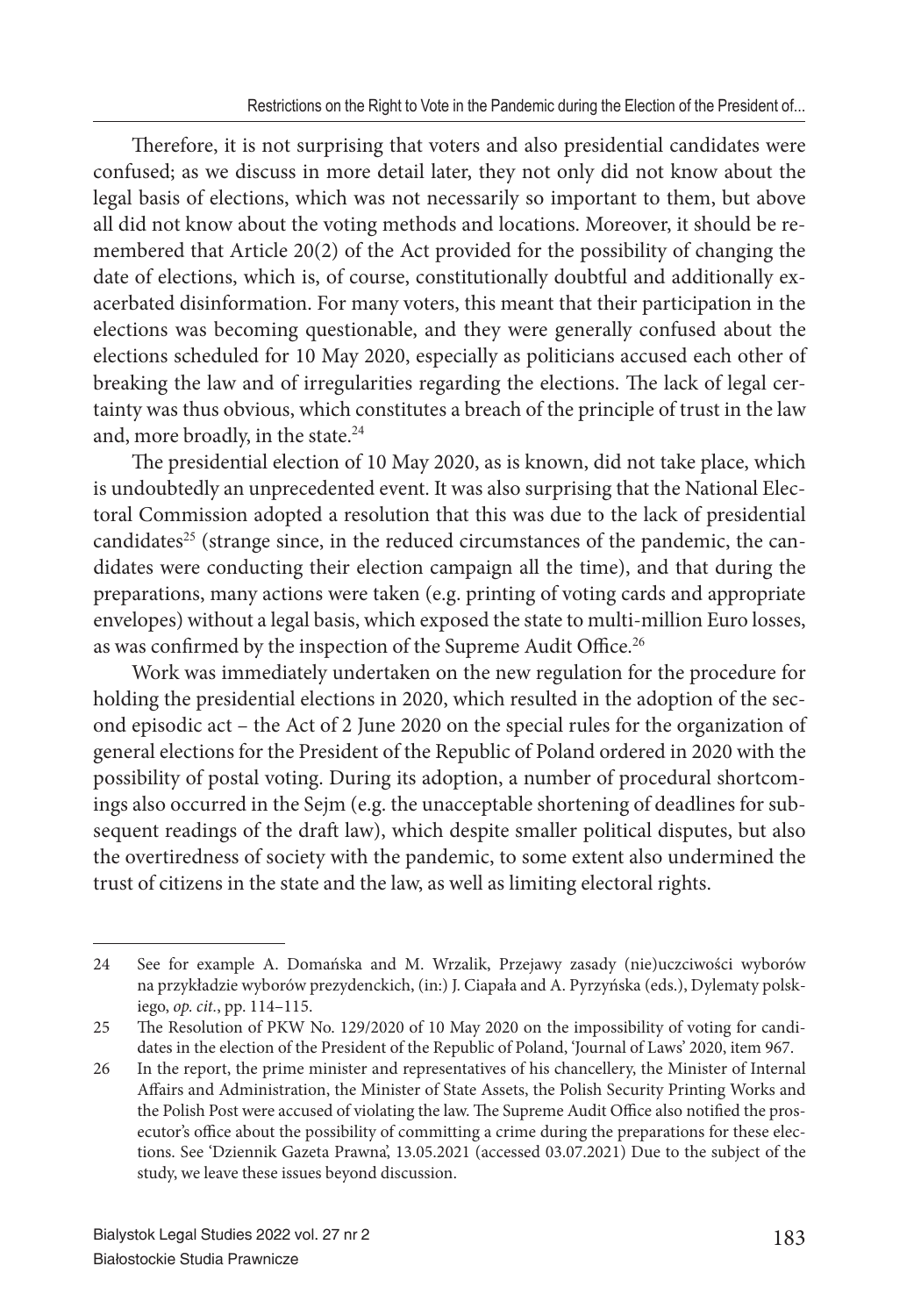# **2. Restrictions on the Exercise of the Active Electoral Right**

The first episodic law (of 6 April 2020) established only postal voting for the presidential elections in 2020. Thus this method of voting, regarded as alternative and complementary to traditional voting by the regional electoral commission, $27$  became the only way in which it was possible to cast a vote. This fact alone gave rise to understandable opposition, as in this way the voter was deprived of the opportunity of choosing a method to vote. The problem was that the manner of organizing these elections provided for in this Act did not guarantee that the elections would conform to the constitutional principles of universality, equality, directness and secrecy, and that they would be fair and honest. This was pointed out not only by opposition politicians but also by most of the opinions prepared during the work on the draft, by state authorities (e.g. the Supreme Court and the Ombudsman) as well as by numerous representatives of the scholarly community. Most of the allegations made related to limiting or even depriving voters of the opportunity to vote.

The first fact to mention is that voters were not sure whether they would receive the election package<sup>28</sup> or whether it would arrive before the elections. This was due to the fact that it was to be delivered by the designated operator, Poczta Polska, to the voter's address as indicated in the voters' register, as ordinary mail and not as a registered letter (Article 3(1)). Voters were not only not sure that they would receive the package but also had no claim to be issued such a package, or could even ask for it to be sent to another address. Finally, they had no possibility of claiming that they had not received their package, and it is not difficult to imagine a situation where a postal worker, knowing or guessing someone's political preferences and having completely different views, would make the conscious decision to not deliver such a package; such cases are known in the world. Unfortunately, these mail-outs were not treated as registered or valuable, and there was no document confirming the delivery of such a package to the voter.

Voters staying abroad were in a much worse situation. The deadline for notifying the consulate of the intention to vote had expired before the Act entered into force (Article 7(1)), which means that they were not able to vote at all in elections conducted on the basis of this Act.

In the case of voting at the seat of the regional electoral commission, the state's task is, inter alia, guaranteeing voters the possibility of free and secret voting. The introduction of a purely postal method of voting during the presidential elections meant that ensuring the conditions necessary to vote in secret was entirely trans-

<sup>27</sup> A. Jackiewicz, Postal Voting and Voting by Proxy as an Alternative Voting Methods in the Light of the Electoral Code in Poland, 'Białostockie Studia Prawnicze' 2016, vol. 20/A, p. 263.

<sup>28</sup> The election package, pursuant to Article 3(3) of the Act, included a return envelope, a voting card, an envelope for the voting card, an instruction for correspondence voting and a declaration of voting in person and in secret on the voting card.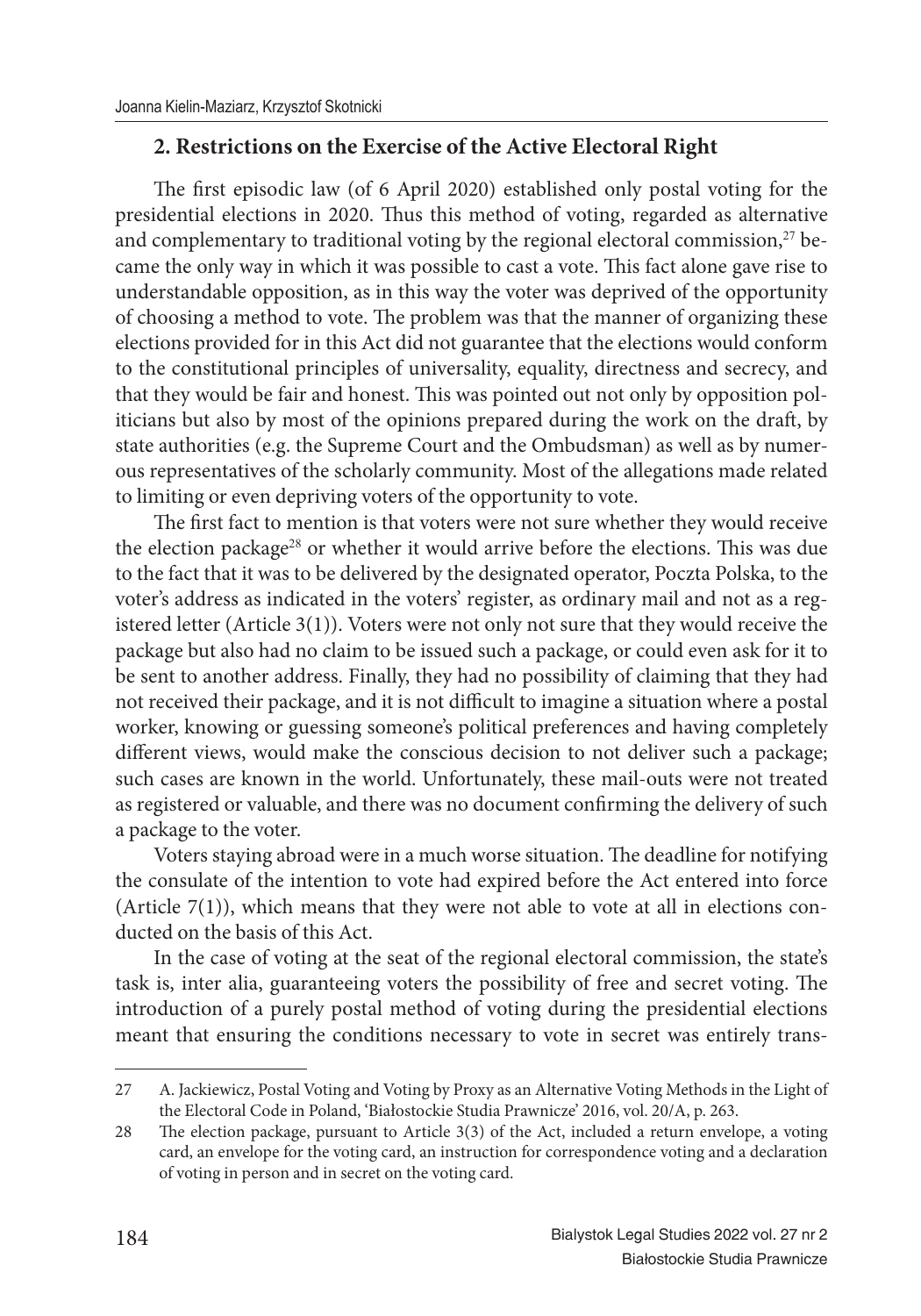ferred to the voter and did not depend on the will of the person voting in this way. Understandably, there was the risk of so-called family voting, which means that the dominant person in the family not only imposes on the other members of the family who they are to vote for but can also control whether they actually vote for them, or can even fill in ballot papers for them. The same restriction of the voter's right to vote could, moreover, occur not only in the family but, for example, in nursing homes or prisons. It is understandable that such a danger occurs in these kind of places during each election; however, the episodic act of 6 April 2020 facilitated such behaviour and thus exacerbated the threat, which meant that the results of the elections conducted in the established manner might not reflect the actual voters' will.

Confirmation of a personal and secret vote is sent back in a return envelope not only with a completed ballot paper but also a relevant signed declaration. The problem, however, is that the person imposing and controlling the content of the vote cast could check the filling and signing of such a declaration in exactly the same way, and thus its compliance with the truth became questionable. For many voters, the requirement that the voter must provide his or her PESEL<sup>29</sup> number next to their signature on their declaration of personal and secret voting, (Article 5(1)) could also be completely incomprehensible and also restrict the right to vote.

Another major restriction was the establishment in the law of 2 April 2020 that voters would vote by delivering their return envelope, with the envelope containing the ballot paper and the declaration of personal and secret voting, to a specially prepared mailbox designated by the specified postal operator in the area of the commune where they appear on the electoral register (Article 5(2)), or in the district in Warsaw where they appear on the electoral register (Article 5(3)). The Act does not specify such important issues as the number or location of such mailboxes in the commune, nor whether this is decided by the postal operator or another entity, nor, above all, how voters will be notified. In this situation, it was understandable that many voters would be so confused that they would give up participating in the elections, including because of the fear of being infected with the virus.

We consider it obvious that the apparent facilitation for the voter to hand over the return envelope for this special mailbox to another person (Article 5(2)) was a solution that violated the constitutional principle of direct elections, as, in addition, it did not guarantee that the envelope would actually be thrown into that mailbox, as was very likely if the person fulfilling the request knew or guessed the vote of the

<sup>29</sup> The PESEL number is an eleven-digit numeric symbol that allows you to easily identify the person who has it. The PESEL number includes the date of birth, serial number, gender and a control number, availabe at: https://www.gov.pl/web/gov/czym-jest-numer-pesel (accessed 09.07.2020).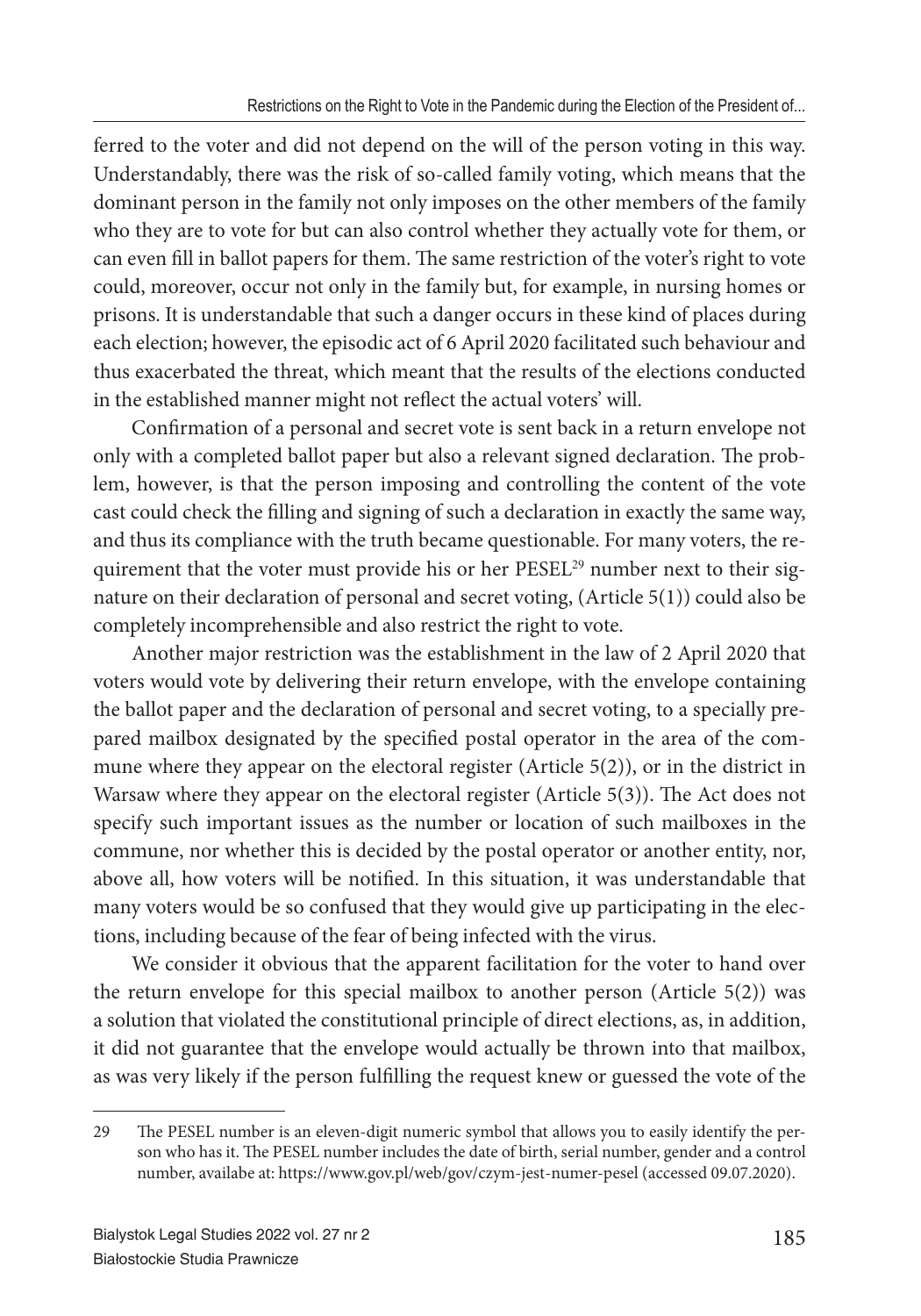voter who asked them to do such a favour. It is also understood that the status of the 'other person' was legally absolutely unclear.<sup>30</sup>

Finally, attention should be paid to the fact that these special mailboxes of the postal operator were not ballot boxes, and only the postal operator was supposed to deliver them to the commune electoral commission, which also limited the active voting right of the person entitled to vote as it did not guarantee that this would actually happen.<sup>31</sup>

The special situation that took place on 10 May 2020 meant that it was impossible to file election objections. This happened because Article 321 of the Electoral Code states that 'an objection against the election of the President of the Republic of Poland shall be submitted in writing to the Supreme Court not later than within 14 days from the date of publishing the results of the elections to the public by the National Electoral Commission'<sup>32</sup>. However, such results were not published, hence there could be no deadline for lodging an objection. Therefore, despite the obvious irregularities (such as no possibility of voting in the elections), it was impossible to lodge an election objection. Consequently, the Supreme Court did not rule on the validity of the elections because it could not rule on something that did not take place.

Along with the turmoil related to the elections ordered on 10 May 2020, it is also necessary to indicate an event that not only limited but even violated the rights of voters. This happened after the Minister of Digitization provided the Poczta Polska S.A. (Polish Post S.A)., upon its request, with personal data from the PESEL register of living Polish citizens who had reached the age of majority by 10 May 2020 and who resided in Poland. The minister referred to Article 99 of the Act of 16 April 2020 on specific support instruments in connection with the spread of SARS-CoV–2 virus. The Ombudsman intervening in this case referred to the Regulation of the European Parliament and of the Council (EU) 2016/679 of 27 April 2016,<sup>33</sup> according to which the processing of personal data is lawful only if it is necessary to fulfill the legal obligation imposed on the administrator or if processing is necessary to perform a task carried out in the public interest or in the exercise of official authority vested in the administrator. In these circumstances, this was not the case, as at the time of transfer-

<sup>30</sup> This was very clearly pointed out by Dr. hab. Ryszard Piotrowski, Prof. UW, in the opinion presented during the work on the draft in the Senate. See Opinia o ustawie z dnia 6 kwietnia 2020 r. o szczególnych zasadach przeprowadzania wyborów powszechnych na Prezydenta Rzeczypospolitej Polskiej zarządzonych w 2020 r. (druk senacki nr 99), https://www.senat.gov.pl/gfx/ senat/pl/senatekspertyzy/5487/plik/oe\_292.pdf (accessed 09.07.2020).

<sup>31</sup> In this case, the Supreme Court pointed out, in an opinion sent to the Sejm during the work on the draft, that the role of the designated postal operator was unclear.

<sup>32</sup> Państwowa Komisja Wyborcza.

<sup>33</sup> Article 6(1)(e) of Regulation of the European Parliament and of the Council (EU) 2016/679 of 27 April 2016 on the protection of individuals with regard to the processing of personal data and on the free movement of such data, and repealing Directive 95/46 / EC (general regulation on data protection).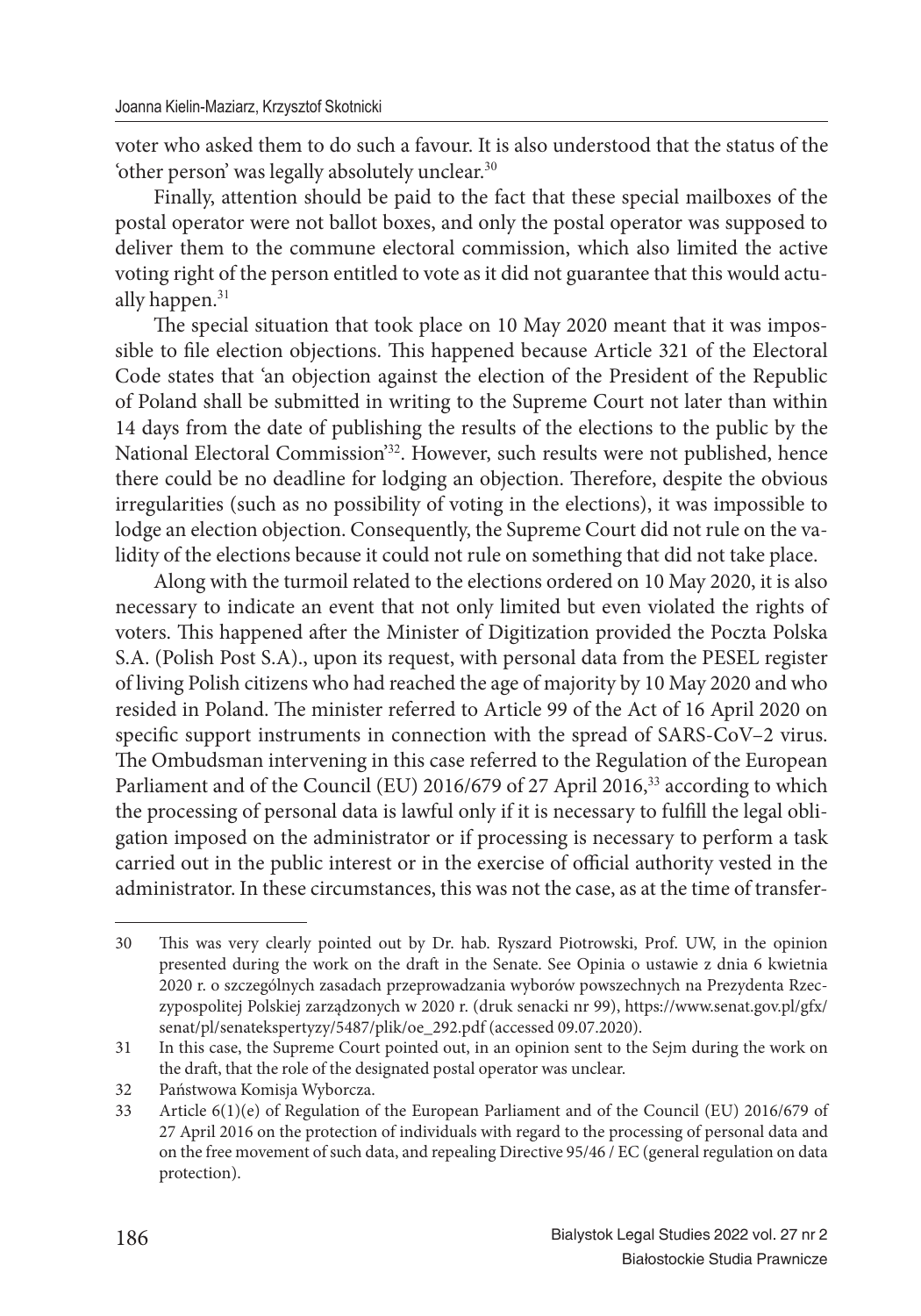ring the data, there was no statutory basis for the performance by Polish Post S.A. of the tasks related to the conduct of elections. This was confirmed in the judgment of the Provincial Administrative Court in Warsaw of 26 February 2021.<sup>34</sup>

As we have already indicated, the election of the president on 10 May 2020 did not take place, and the episodic law of 6 April 2020 was derogated on 2 June 2020 by another episodic law – on special rules for the organization of general elections for the President of the Republic of Poland ordered in 2020 with the possibility of postal voting. The new law generally removed the limitations of the active electoral law envisaged by its predecessor. First of all, it returned to the solution in which the basic form of voting was voting at the officies of the regional election commission, while each voter was given the possibility of postal voting (Article  $2(1)$ ). Thus, the voter had a choice regarding the method of voting. There were, however, some limitations that seem understandable. This is because voters did not have the possibility of postal voting in the case of separate voting precincts established in health centres, nursing homes, student houses or dormitories, prisons and detention centres and the external departments of such centres, and in voting precincts established on Polish seagoing ships, as well as in the case of a voter with a disability being given a proxy vote (Article 2(2)). If voters opted for postal voting, they were free to choose the method of collecting the election package – in person from the commune office or by delivery via the postal operator – and returning the return envelope – by the postal operator, in person at the commune office or at the precinct electoral commission (Article  $5(1-4)$ .<sup>35</sup>

However, the threat of the SARS-CoV–2 virus meant that the legislator decided to limit the voting possibilities in the commune, or in part of it, as a result of a deteriorating situation in a given area. In such a case, the National Electoral Commission therefore acquired the power to order only postal voting for a given commune or part of it (Article 15(5)). In practice, this was the case in only two communes.<sup>36</sup>

Under the second episodic act regulating the elections of the president, although to a lesser extent than in the case of its predecessor, the possibility of voting by voters residing abroad was also limited or even excluded. The Act stated directly in Article 2(3) that 'Foreign postal voting shall not be conducted [...] in countries where there

<sup>34</sup> Judgment of the Provincial Administrative Court in Warsaw of 26 February 2021, IV SA/Wa 1817/20.

<sup>35</sup> L. Garlicki, Polskie prawo konstytucyjne…, *op. cit.*, p. 295.

<sup>36</sup> These were the commune of Baranów in the Greater Poland voivodeship and the commune of Marklowice in the Śląskie voivodeship; Resolution of PKW No. 197/2020 of 19 June 2020 on ordering only correspondence voting in the Baranów commune in the election of the President of the Republic of Poland ordered on 28 June 2020, 'Polish Monitor' 2020, item 544, and Resolution of PKW No. 198/2020 of 19 June 2020 ordering the voting only by correspondence in the Marklowice commune in the election of the President of the Republic of Poland ordered on 28 June 2020, 'Polish Monitor' 2020, item 545.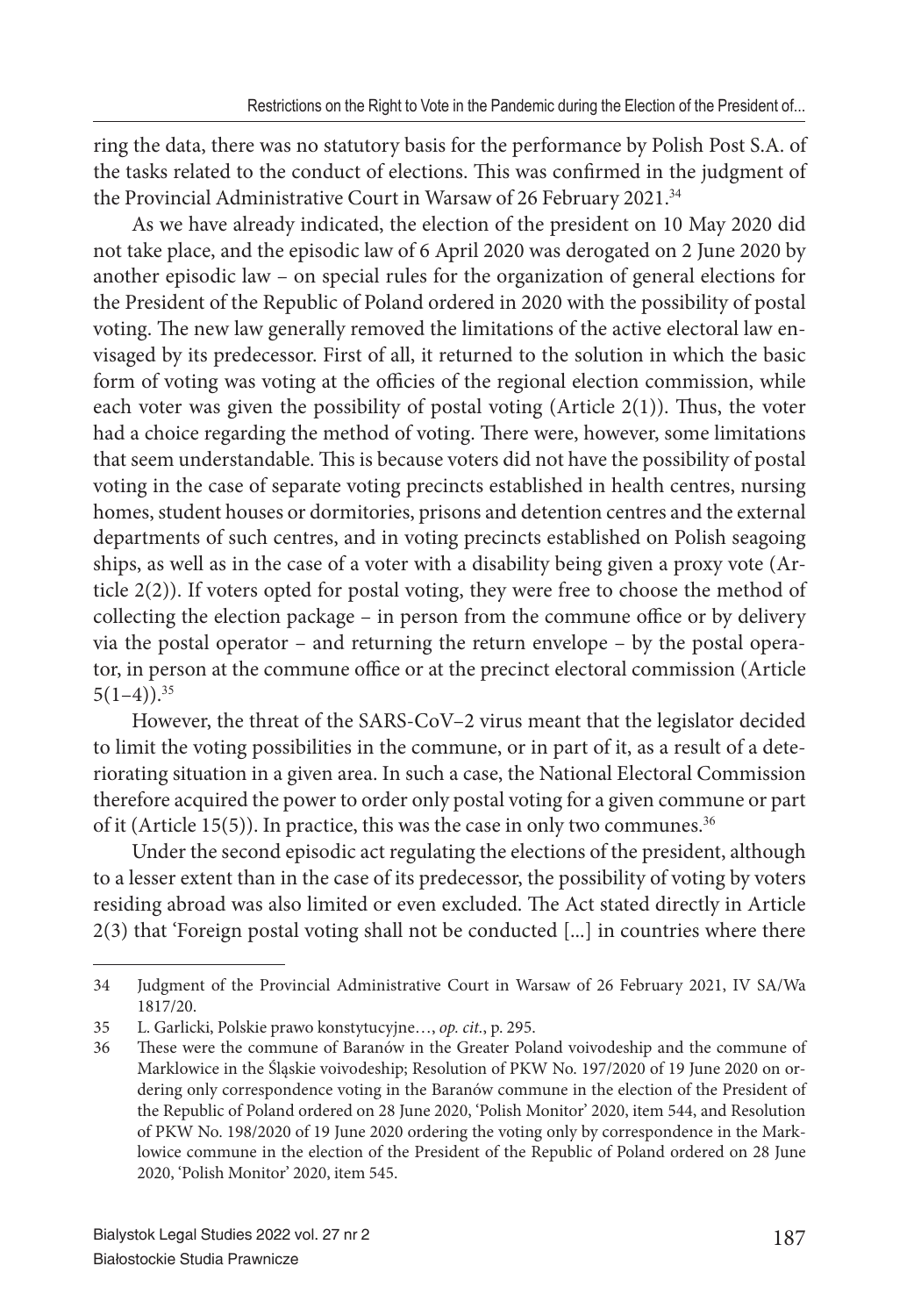is no organizational, technical or legal possibility to carry out voting in this form.' In practice, 169 election districts were created abroad, $37$  which is significantly fewer than in 2015, when 229 such districts were created.<sup>38</sup> Moreover, in Article 2(4) it was established that 'Due to the epidemic situation in the receiving state, it is allowed to indicate the territorial jurisdiction of the consul of the districts where only postal voting is possible.' In the end, only 20 countries voted by post.<sup>39</sup>

When presenting the limitations in the implementation of active election law during the presidential elections in 2020, we would like to draw attention to one more circumstance, namely the lack of integrity and neutrality of the public media, and most of all public television, in informing the public about candidates and their programmes. The candidate with the support of the ruling so-called united right (zjed*noczona prawica*) was strongly favoured. He was presented much more often than the other candidates and only in a positive way, whereas a number of different allegations were made against the other candidates and they were generally attacked. The more neutral non-public media was not able to compensate for this. Thus, voters' right to access truthful information on public matters, candidates and their political programmes was limited.<sup>40</sup> Even the Supreme Court noticed this, but in its decision of 3 August 2020 confirming the validity of the election of the president, it stated that 'unequal access of candidates to the mass media does not affect the validity of the election, as long as unimpeded (legally and in fact) media pluralism is ensured […] However, the violations of these standards signalled in public space and in election objections did not take a form in which the possibility of free choice would be limited.'<sup>41</sup> This might be regarded as a controversial assessment.

Finally, a significant limitation of the electoral law related to the presidential elections held in 2020 as broadly understood was the shortening in the second episodic act of the time limit for submitting election objections to three days from the date on which the election results were made public by the National Electoral Commission (Article 15(2)), when it is now 14 days (Article  $321(1)$ ). The shortening of this deadline, as well as the time for the examination of the objections by the Supreme Court, was dictated by the desire to close the entire election procedure, including the declaration of the validity of the elections before the end of the term of office of the

<sup>37</sup> The Regulation of the Minister of Foreign Affairs of 8 June 2020 on the creation of voting precincts in the elections of the President of the Republic of Poland in 2020 for Polish citizens staying abroad, 'Journal of Laws' 2020, item 1014.

<sup>38</sup> The Regulation of the Minister of Foreign Affairs of 27 March 2015 on the creation of voting precincts in the elections of the President of the Republic of Poland for Polish citizens residing abroad, 'Journal of Laws' 2015, item 471.

<sup>39</sup> See R. Balicki, Głosowanie korespondencyjne…, *op. cit.*, p. 204.

<sup>40</sup> A. Domańska and M. Wrzalik, Przejawy zasady, *op. cit.*, p. 115 ff .

<sup>41</sup> Resolution of the Supreme Court of 3 August 2020, I NSW 5890/20, OSNKN 2020/4/27.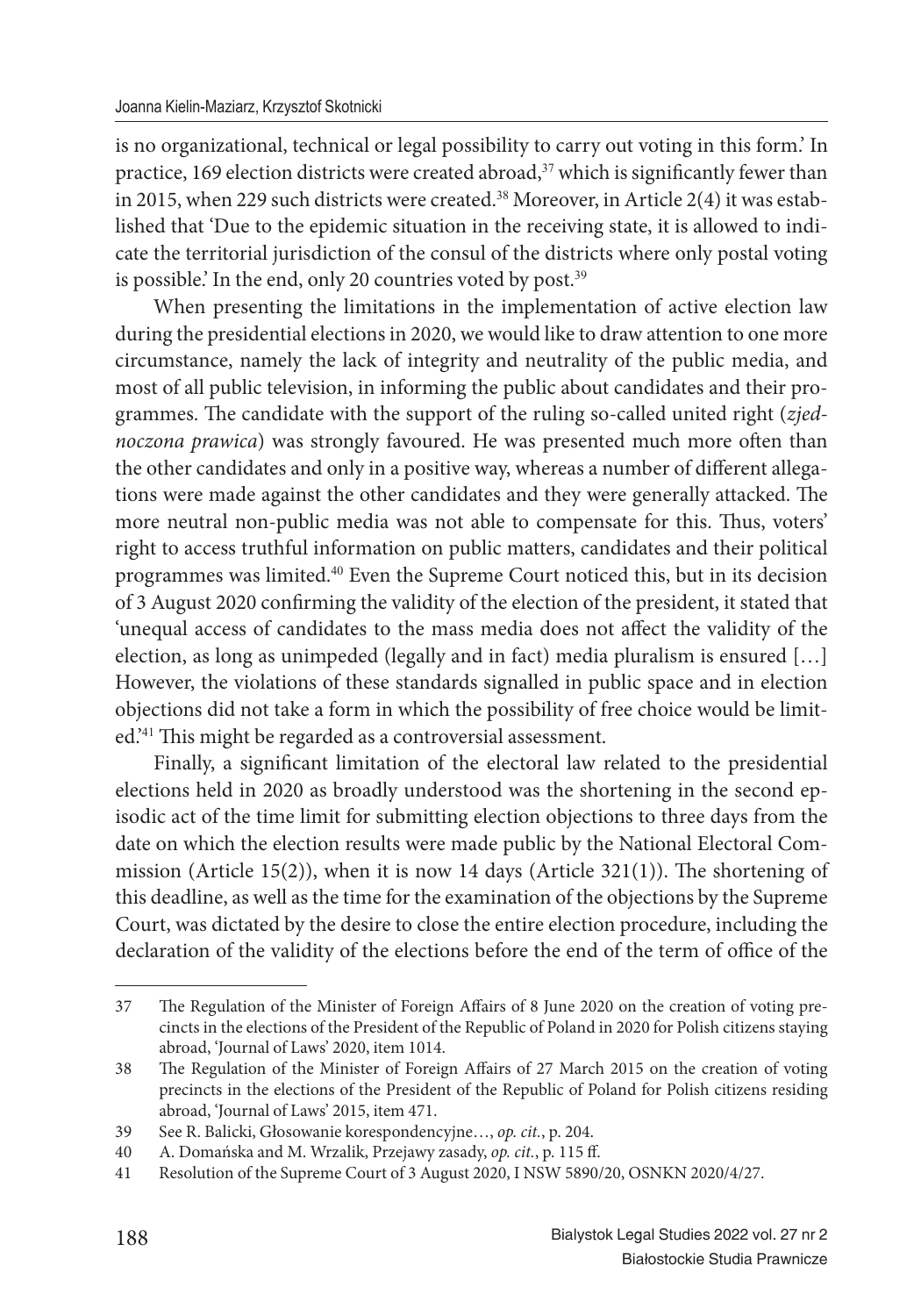incumbent president. However, this did not allow for proper submission and consideration of the objections.<sup>42</sup>

### **Conclusions**

The COVID-19 pandemic changed the world. Therefore, the presidential elections held in Poland in 2020 would have been best postponed, as in such a case, the Constitution provides for the possibility of introducing a state of natural disaster. The ruling majority, however, tried to carry the elections out, disregarding the existing threat to the health and life of citizens. For this purpose, it was decided to introduce the unknown into the Constitution, an epidemic state and a state of epidemic that are extraordinary states de facto, and to elect the president on the basis of an episodic law. However, the law's adoption faced serious difficulties and only came into force immediately before the election date of 10 May 2020. Voters were thus confused as to whether an election would take place and how they would be able to vote.

As Ryszard Balicki aptly wrote, 'The law did not, fortunately, become the basis for electoral process; we were not witnesses to the events when election packages would have been passed form passed would be passed on by someone unknown to someone unknown [...] However, an unprecedented event took place – the elections were not held on the scheduled date.<sup>243</sup> The episodic act had many disadvantages, including the fact that it significantly limited the possibility of exercising an active electoral law. Establishing only postal voting during these elections deprived the voter of the possibility of choosing the voting method. Voters were also not sure whether they would receive a voting package at all, where they would have to hand over a return envelope with their vote, and finally whether their vote would reach the election commission and be counted. The burden of securing the secrecy of voting was also transferred to the voter, which posed the risk of pressure from other people, especially in so-called family voting when the dominant person in the family decides the content of the vote of all family members.

The failure to run the election resulted in constitutionally questionable elections on 28 June 2020; another episodic law was also adopted, on 2 June 2020, regulating their implementation. This did not have as many flaws as its predecessor and, above all, left voters the option of choosing how to vote – traditionally, at the offieciesf the regional electoral commission, or by postal voting. Due to the increase in the number of infections, however, it was possible to introduce only postal voting in a commune or a part of it; in practice, this fortunately happened in only two communes. Signif-

<sup>42</sup> Despite this, more than 5,800 objections were reported, which in the history of direct presidential elections is the second most significant number since the 1995 elections, when as many as 593,238 objections were reported.

<sup>43</sup> See R. Balicki, Głosowanie korespondencyjne…, *op. cit.*, p. 203.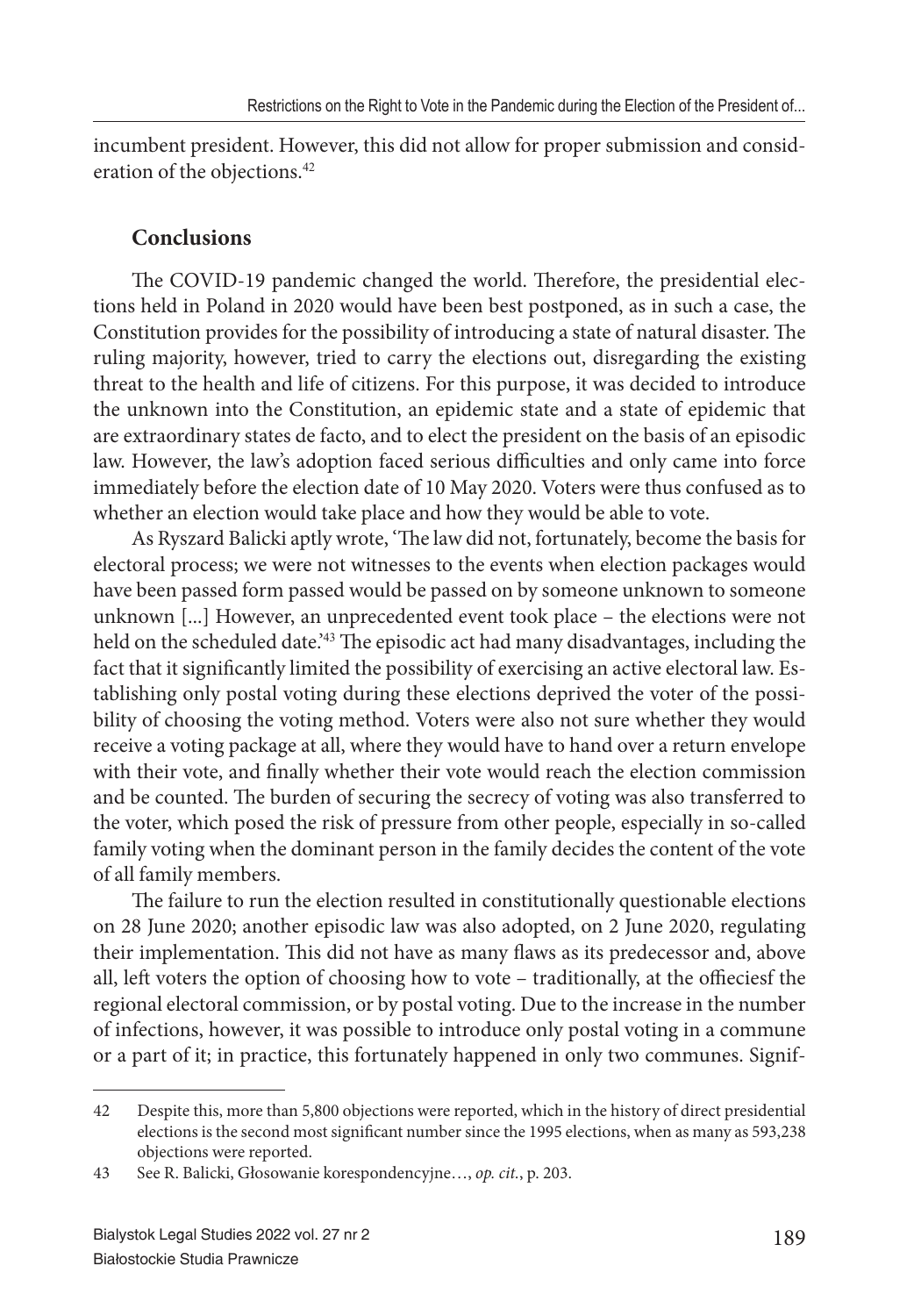icantly, the time for submitting an electoral protest was also reduced, from fourteen to only three days, which made it much more difficult to decide whether to come forward. Under both episodic laws, the possibility for voters residing abroad to vote was also severely restricted or even ruled out.

Throughout the electoral period, finally, there was a lack of neutrality in the involvement of the public media, especially public television, in favour of a presidential candidate supported by the ruling so-called united right. The lack of a reliable message limited voters' right to access truthful information about public affairs, candidates and their political agendas.

All this suggests that the presidential elections in Poland in 2020 raise serious doubts about whether the constitutional requirements of universality, equality, secrecy and, above all, reliability and honesty were fulfilled and thus whether they served the legitimacy of the president of the Republic of Poland in his office.

#### **REFERENCES**

Act of 18 April 2002 on the state of natural disaster, 'Journal of Laws' 2017, item 1897.

Act of 5 January 2011 – Election Code, 'Journal of Laws' 2020, item 1319.

- Act of 6 April 2020 on the special rules for holding general elections for the President of the Republic of Poland ordered in 2020, 'Journal of Laws' 2020, item 827.
- Act of 16 April 2020 on specific support instruments in connection with the spread of SARS-CoV–2 virus, 'Journal of Laws' 2020, item 695.
- Act of 2 June 2020 on the special rules for the organization of general elections for the President of the Republic of Poland ordered in 2020 with the possibility of postal voting, 'Journal of Laws' 2020, item 979.
- Bała P., Constitutional Failure. Regulacja stanów nadzwyczajnych i zbliżonych w Konstytucji RP z 2 kwietnia 1997 r. a praktyka ustrojowa zwalczania epidemii COVID-19/SARS-CoV–2, 'Przegląd Konstytucyjny' 2020, no. 2, pp. 68–121.
- Balicki R., Głosowanie korespondencyjne w polskim porządku prawnym zmienne dzieje regulacji, (in:) J. Ciapała and A. Pyrzyńska (eds.), Dylematy polskiego prawa wyborczego, Warsaw 2021, pp. 191–207.
- Biernat T., Wprowadzenie, (in:) T. Biernat (ed.), Stabilność prawa w kontekście wartości, instytucji i funkcjonowania systemu prawnego, Kraków 2016.
- Decision of the Marshal of the Sejm of the Republic of Poland of 5 February 2020 on ordering the election of the President of the Republic of Poland, 'Journal of Laws' 2020, item 184.
- Decision of the Marshal of the Sejm of the Republic of Poland of 3 June 2020 on ordering the election of the President of the Republic of Poland, 'Journal of Laws' 2020, item 988.
- Domańska A. and Wrzalik M., Przejawy zasady (nie)uczciwości wyborów na przykładzie wyborów prezydenckich, (in:) J. Ciapała and A. Pyrzyńska (eds.), Dylematy polskiego prawa wyborczego, Warsaw 2021, pp. 105–121.

'Dziennik Gazeta Prawna', 13.05.2021.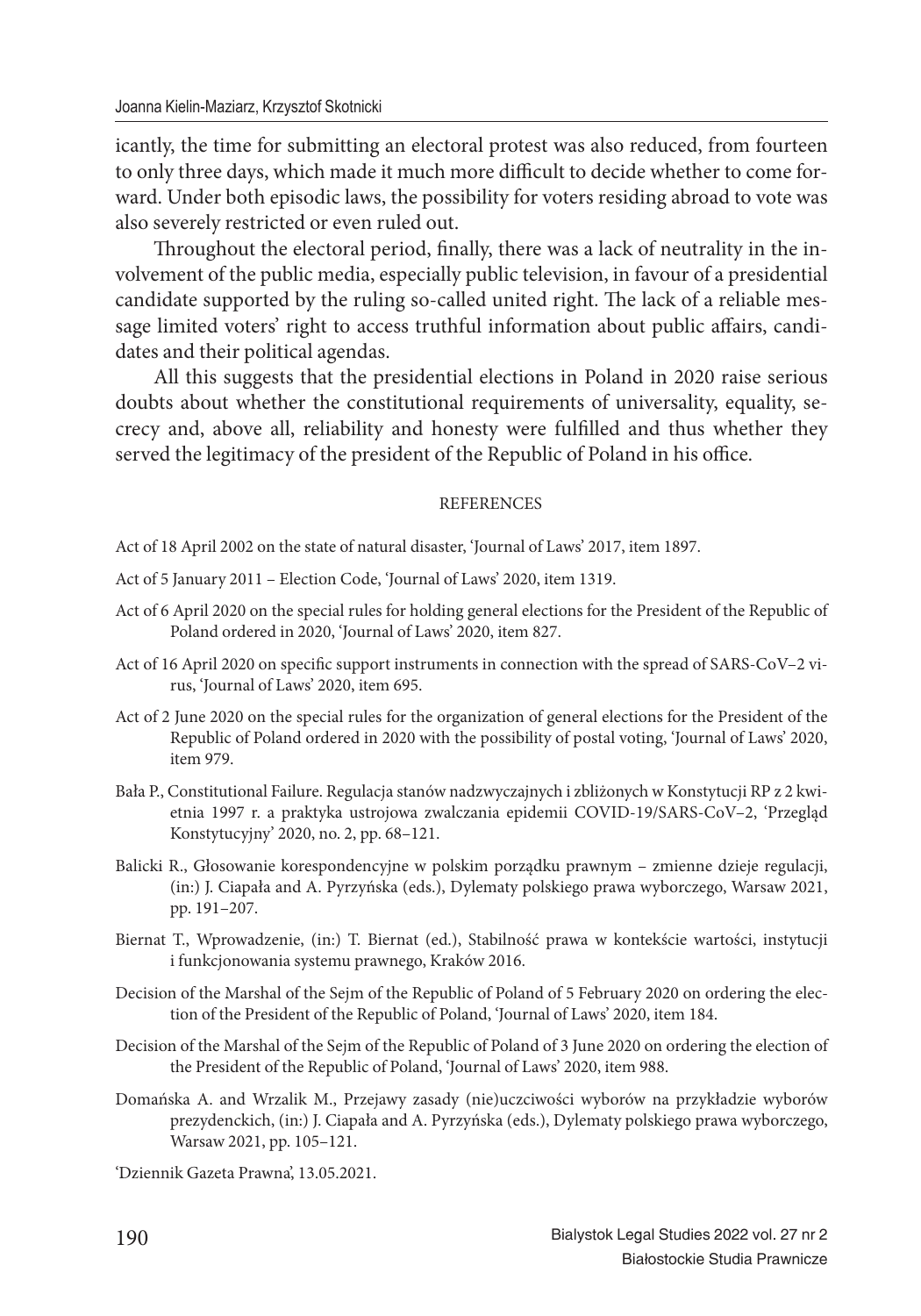- Garlicki L., Europejskie standardy rzetelności wyborów (Komisja Wenecka i Europejski Trybunał Prawa Człowieka), 'Przegląd Konstytucyjny' 2020 no. 4, pp. 142–185.
- Garlicki L., Polskie prawo konstytucyjne. Zarys wykładu, Warsaw 2020.
- Jackiewicz A., Postal Voting and Voting by Proxy as an Alternative Voting Methods in the Light of the Electoral Code in Poland, 'Białostockie Studia Prawnicze' 2016, vol. 20/A, pp. 261–271.
- Jirásková V., Wybory w dobie koronawirusa Republika Czeska, 'Studia Wyborcze' 2021, vol. 31, pp. 17–34.
- Judgment of the Constitutional Tribunal of 3 November 2006 in case K 31/06.
- Judgment of the Provincial Administrative Court in Warsaw of 26 February 2021, IV SA/Wa 1817/20.
- Piotrowski R., Opinia o ustawie z dnia 6 kwietnia 2020 r. o szczególnych zasadach przeprowadzania wyborów powszechnych na Prezydenta Rzeczypospolitej Polskiej zarządzonych w 2020 r. (druk senacki nr 99), Opinie i Ekspertyzy, OE-292, https://senat.gov.pl).
- Radziewicz P., Kryzys konstytucyjny i paradygmatyczna zmiana konstytucji, 'Państwo i prawo' 2020, no. 10, pp. 3–24.
- Rakowska A. and Skotnicki K., Kodeks wyborczy jako szansa na stabilizację prawa wyborczego, (in:) S.J. Jaworski and K.W. Czaplicki (eds.), Księga pamiątkowa z okazji obchodów 20-lecia demokratycznych wyborów w Polsce, Warsaw 2011, pp. 107–120.
- Regulation of the European Parliament and of the Council (EU) 2016/679 of 27 April 2016 on the protection of individuals with regard to the processing of personal data and on the free movement of such data, and repealing Directive 95/46 / EC.
- Regulation of the Minister of Foreign Affairs of 27 March 2015 on the creation of voting precincts in the elections of the President of the Republic of Poland for Polish citizens residing abroad, 'Journal of Laws' 2015, item 471.
- Regulation of the Minister of Foreign Affairs of 8 June 2020 on the creation of voting precincts in the elections of the President of the Republic of Poland in 2020 for Polish citizens staying abroad, 'Journal of Laws' 2020, item 1014.
- Regulation of the Minister of Health of 13 March 2020 on the declaration of an epidemic threat in the territory of the Republic of Poland, 'Journal of Laws' 2020, item 433.
- Regulation of the Minister of Health of 20 March 2020 on the declaration of an epidemic in the territory of the Republic of Poland, 'Journal of Laws' 2020, item 491 with changes.
- Resolution of PKW No. 129/2020 of 10 May 2020 on the impossibility of voting for candidates in the election of the President of the Republic of Poland, 'Journal of Laws' 2020, item 967.
- Resolution of PKW No. 197/2020 of 19 June 2020 on ordering only correspondence voting in the Baranów commune in the election of the President of the Republic of Poland ordered on 28 June 2020, 'Polish Monitor' 2020, item 544.
- Resolution of PKW No. 198/2020 of 19 June 2020 ordering the voting only by correspondence in the Marklowice commune in the election of the President of the Republic of Poland ordered on 28 June 2020, 'Polish Monitor' 2020, item 545.

Resolution of the Supreme Court of 3 August 2020, I NSW 5890/20, OSNKN 2020/4/27.